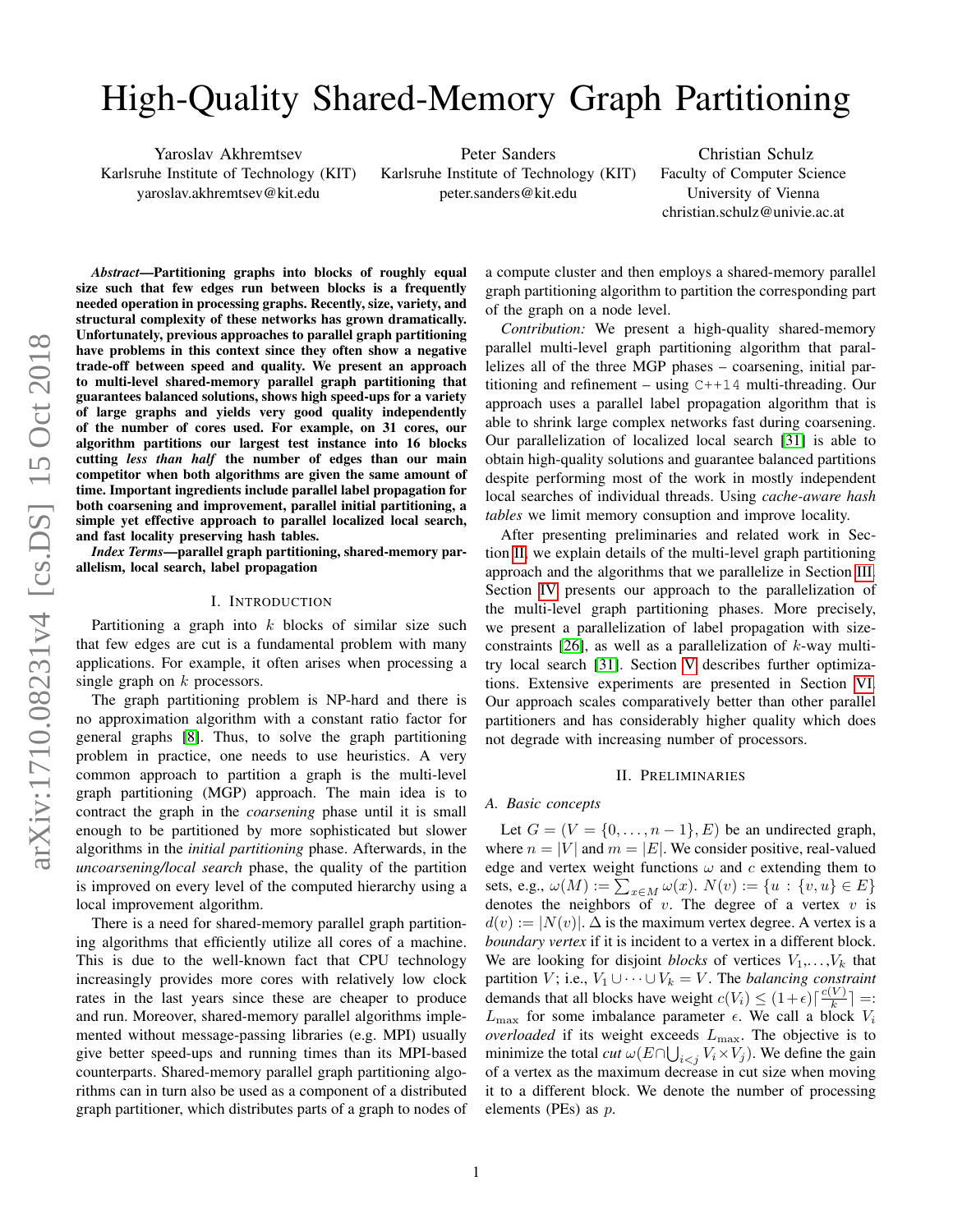A clustering is also a partition of the vertices. However,  $k$ is usually not given in advance and the balance constraint is removed. A size-constrained clustering constrains the size of the blocks of a clustering by a given upper bound  $U$ .

An abstract view of the partitioned graph is a *quotient graph*, in which vertices represent blocks and edges are induced by connectivity between blocks. The *weighted* version of the quotient graph has vertex weights that are set to the weight of the corresponding block and edge weights that are equal to the weight of the edges that run between the respective blocks.

In general, our input graphs  $G$  have unit edge weights and vertex weights. However, even those will be translated into weighted problems in the course of the multi-level algorithm. In order to avoid a tedious notation, G will denote the current state of the graph before and after a (un)contraction in the multi-level scheme throughout this paper.

Atomic concurrent updates of memory cells are possible using the compare and swap operation  $CAS(x, y, z)$ . If  $x = y$ then this operation assigns  $x \leftarrow z$  and returns *True*; otherwise it returns *False*.

We analyze algorithms using the concept of total *work* (the time needed by one processor) and *span*; i.e., the time needed using an unlimited number of processors [\[6\]](#page-10-2).

# *B. Related Work*

There has been a *huge* amount of research on graph partitioning so that we refer the reader to [\[33\]](#page-11-1), [\[5\]](#page-10-3), [\[40\]](#page-11-2), [\[9\]](#page-10-4) for most of the material. Here, we focus on issues closely related to our main contributions. All general-purpose methods that are able to obtain good partitions for large real-world graphs are based on the multi-level principle. Well-known software packages based on this approach include Jostle [\[40\]](#page-11-2), KaHIP [\[31\]](#page-11-0), Metis [\[16\]](#page-10-5) and Scotch [\[11\]](#page-10-6).

Probably the fastest available distributed memory parallel code is the parallel version of Metis, ParMetis [\[15\]](#page-10-7). This parallelization has problems maintaining the balance of the blocks since at any particular time, it is difficult to say how many vertices are assigned to a particular block. In addition, ParMetis only uses very simple greedy local search algorithms that do not yield high-quality solutions. Mt-Metis by LaSalle and Karypis [\[21\]](#page-10-8), [\[20\]](#page-10-9) is a shared-memory parallel version of the ParMetis graph partitioning framework. LaSalle and Karypis use a hill-climbing technique during refinement. The local search method is a simplification of  $k$ -way multi-try local search [\[31\]](#page-11-0) in order to make it fast. The idea is to find a set of vertices (hill) whose move to another block is beneficial and then to move this set accordingly. However, it is possible that several PEs move the same vertex. To handle this, each vertex is assigned a PE, which can move it exclusively. Other PEs use a message queue to send a request to move this vertex.

PT-Scotch [\[11\]](#page-10-6), the parallel version of Scotch, is based on recursive bipartitioning. This is more difficult to parallelize than direct  $k$ -partitioning since in the initial bipartition, there is less parallelism available. The unused processor power is used by performing several independent attempts in parallel. The involved communication effort is reduced by considering only vertices close to the boundary of the current partitioning (bandrefinement). KaPPa [\[14\]](#page-10-10) is a parallel matching-based MGP algorithm which is also restricted to the case where the number of blocks equals the number of processors used. PDiBaP [\[25\]](#page-10-11) is a multi-level diffusion-based algorithm that is targeted at small- to medium-scale parallelism with dozens of processors.

The label propagation clustering algorithm was initially proposed by Raghavan et al. [\[30\]](#page-11-3). A single round of simple label propagation can be interpreted as the randomized agglomerative clustering approach proposed by Catalyurek and Aykanat [\[10\]](#page-10-12). Moreover, the label propagation algorithm has been used to partition networks by Uganer and Backstrom [\[37\]](#page-11-4). The authors do not use a multi-level scheme and rely on a given or random partition which is improved by combining the unconstrained label propagation approach with linear programming. The approach does not yield high quality partitions.

Meyerhenke et al. [\[27\]](#page-11-5) propose ParHIP, to partition large complex networks on distributed memory parallel machines. The partition problem is addressed by parallelizing and adapting the label propagation technique for graph coarsening and refinement. The resulting system is more scalable and achieves higher quality than the state-of-the-art systems like ParMetis or PT-Scotch.

# III. MULTI-LEVEL GRAPH PARTITIONING

<span id="page-1-0"></span>We now give an in-depth description of the three main phases of a multi-level graph partitioning algorithm: coarsening, initial partitioning and uncoarsening/local search. In particular, we give a description of the sequential algorithms that we parallelize in the following sections. Our starting point here is the fast social configuration of KaHIP. For the development of the parallel algorithm, we add  $k$ -way multi-try local search scheme that gives higher quality, and improve it to perform less work than the original sequential version. The original sequential implementations of these algorithms are contained in the KaHIP [\[31\]](#page-11-0) graph partitioning framework. A general principle is to randomize tie-breaking whenever possible. This diversifies the search and allows improved solutions by repeated tries.

# *A. Coarsening*

To create a new level of a graph hierarchy, the rationale here is to compute a clustering with clusters that are bounded in size and then to *contract* each cluster into a supervertex. This coarsening procedure is repeated recursively until the coarsest graph is small enough. Contracting the clustering works by replacing each cluster with a single vertex. The weight of this new vertex (or supervertex) is set to the sum of the weight of all vertices in the original cluster. There is an edge between two vertices  $u$  and  $v$  in the contracted graph if the two corresponding clusters in the clustering are adjacent to each other in  $G$ ; i.e., if the cluster of u and the cluster of v are connected by at least one edge. The weight of an edge  $(A, B)$ is set to the sum of the weight of edges that run between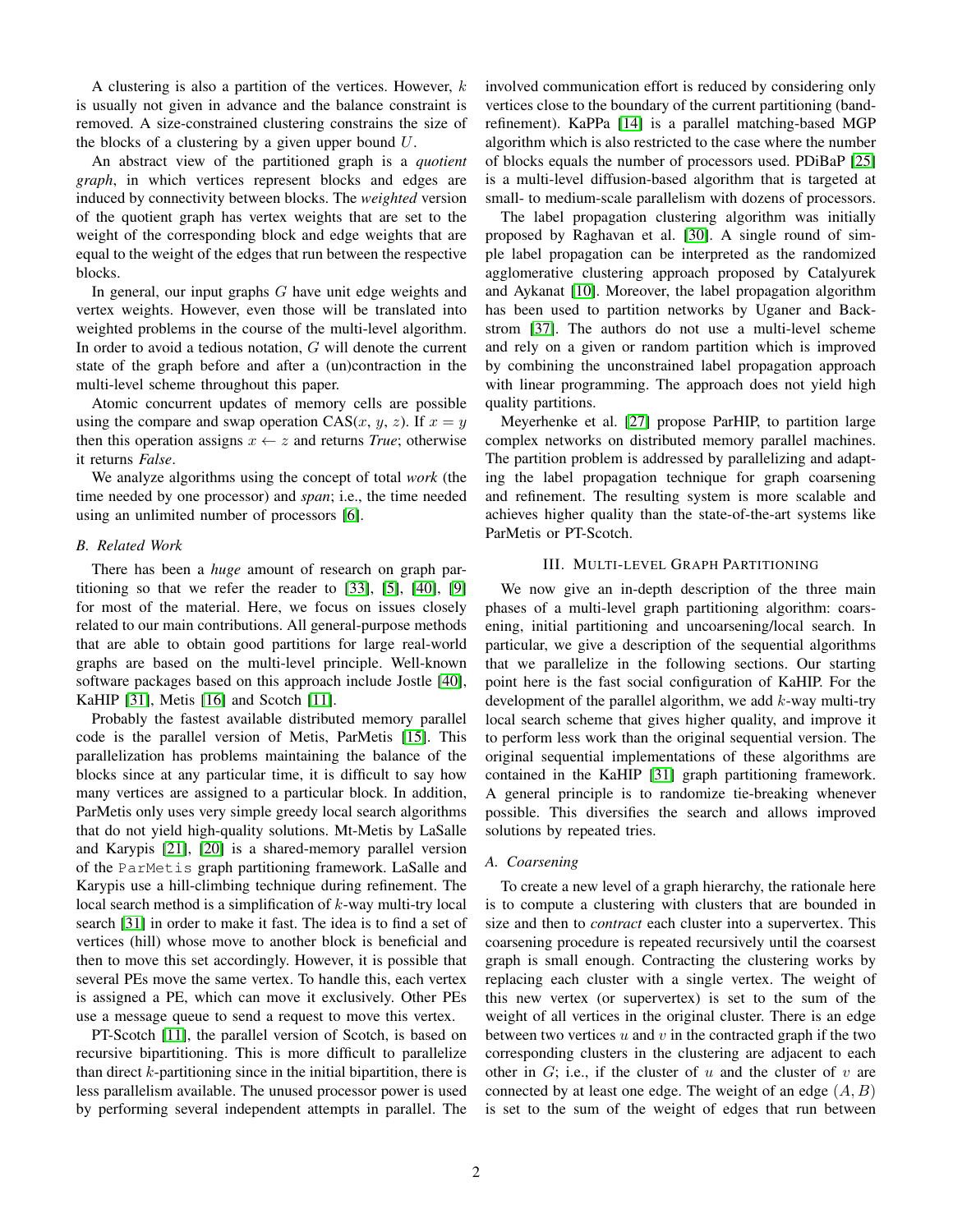cluster  $A$  and cluster  $B$  of the clustering. The hierarchy created in this recursive manner is then used by the partitioner. Due to the way the contraction is defined, it is ensured that a partition of the coarse graph corresponds to a partition of the finer graph with the same cut and balance. We now describe the clustering algorithm that we parallelize.

*Clustering:* We denote the set of all clusters as C and the cluster ID of a vertex v as  $C[v]$ . There are a variety of clustering algorithms. Some of them build clusters of size two (matching algorithms) and other build clusters with size less than a given upper bound. In our framework, we use the label propagation algorithm by Meyerhenke et al. [\[26\]](#page-10-1) that creates a clustering fulfilling a size-constraint.

The size constrained label propagation algorithm works in iterations; i.e., the algorithm is repeated  $\ell$  times, where  $\ell$  is a tuning parameter. Initially, each vertex is in its own cluster  $(C[v] = v)$  and all vertices are put into a queue Q in increasing order of their degrees. During each iteration, the algorithm iterates over all vertices in  $Q$ . A neighboring cluster  $C$  of a vertex v is called *eligible* if C will not become overloaded once  $v$  is moved to  $C$ . When a vertex  $v$  is visited, it is *moved* to the eligible cluster that has the strongest connection to  $v$ ; i.e., it is moved to the eligible cluster C that maximizes  $\omega(\{(v, u)\})$  $u \in N(v) \cap C$ ). If a vertex changes its cluster ID then all its neighbors are added to a queue  $Q'$  for the next iteration. At the end of an iteration,  $Q$  and  $Q'$  are swapped, and the algorithm proceeds with the next iteration. The sequential running time of one iteration of the algorithm is  $\mathcal{O}(m + n)$ .

#### *B. Initial Partitioning*

We adopt the algorithm from KaHIP [\[31\]](#page-11-0): After coarsening, the coarsest level of the hierarchy is partitioned into  $k$  blocks using a recursive bisection algorithm [\[17\]](#page-10-13). More precisely, it is partitioned into two blocks and then the subgraphs induced by these two blocks are recursively partitioned into  $\lceil \frac{k}{2} \rceil$  and  $\lfloor \frac{k}{2} \rfloor$ blocks each. Subsequently, this partition is improved using local search and flow techniques. To get a better solution, the coarsest graph is partitioned into  $k$  blocks  $I$  times and the best solution is returned.

#### *C. Uncoarsening/Local Search*

After initial partitioning, a local search algorithm is applied to improve the cut of the partition. When local search has finished, the partition is transferred to the next finer graph in the hierarchy; i.e., a vertex in the finer graph is assigned the block of its coarse representative. This process is then repeated for each level of the hierarchy.

There are a variety of local search algorithms: sizeconstraint label propagation, Fiduccia-Mattheyses k-way local search [\[13\]](#page-10-14), max-flow min-cut based local search [\[31\]](#page-11-0), k-way multi-try local search [\[31\]](#page-11-0) .... Sequential versions of KaHIP use combinations of those. Since  $k$ -way local search is P-complete [\[32\]](#page-11-6), our algorithm uses size-constraint label propagation in combination with k-way multi-try local search. More precisely, the size-constraint label propagation algorithm can be used as a fast local search algorithm if one starts from a partition of the graph instead of a clustering and uses the sizeconstraint of the partitioning problem. On the other hand,  $k$ way multi-try local search is able to find high quality solutions. Overall, this combination allows us to achieve a parallelization with good solution quality and good parallelism.

We now describe multi-try  $k$ -way local search (MLS). In contrast to previous k-way local search methods MLS is not initialized with *all* boundary vertices; that is, not all boundary vertices are eligible for movement at the beginning. Instead, the method is repeatedly initialized with a *single* boundary vertex. This enables more diversification and has a better chance of finding nontrivial improvements that begin with negative gain moves [\[31\]](#page-11-0).

The algorithm is organized in a nested loop of global and local iterations. A global iteration works as follows. Instead of putting *all* boundary vertices directly into a priority queue, boundary vertices under consideration are put into a todo list T. Initially, all vertices are unmarked. Afterwards, the algorithm repeatedly chooses and removes a random vertex  $v \in T$ . If the vertex is unmarked, it starts to perform k-way local search around  $v$ , marking every vertex that is moved during this search. More precisely, the algorithm inserts  $v$ and  $N(v)$  into a priority queue using gain values as keys and marks them. Next, it extracts a vertex with a maximum key from the priority queue and performs the corresponding move. If a neighbor of the vertex is unmarked then it is marked and inserted in the priority queue. If a neighbor of the vertex is already in the priority queue then its key (gain) is updated. Note that not every move can be performed due to the size-constraint on the blocks. The algorithm stops when the adaptive stopping rule by Osipov and Sanders [\[28\]](#page-11-7) decides to stop or when the priority queue is empty. More precisely, if the overall gain is negative then the stopping rule estimates the probability that the overall gain will become positive again and signals to stop if this is unlikely. In the end, the best partition that has been seen during the process is reconstructed. In one local iteration, this is repeated until the todo list is empty. After a local iteration, the algorithm reinserts moved vertices into the todo list (in randomly shuffled order). If the achieved gain improvement is larger than a certain percentage (currently 10 %) of the total improvement during the current global iteration, it continues to perform moves around the vertices currently in the todo list (next local iteration). This allows to further decrease the cut size without significant impact to the running time. When improvements fall below this threshold, another (global) iteration is started that initializes the todo list with all boundary vertices. After a fixed number of global iterations (currently 3), the MLS algorithm stops. Our experiments show that three global iterations is a fair trade-off between the running time and the quality of the partition. This nested loop of local and global iterations is an improvement over the original MLS search from [\[31\]](#page-11-0) since they allow for a better control of the running time of the algorithm.

 $\sum_{v \in V} d(v)^2$ ). Because each vertex can be moved only once The running time of one local iteration is  $\mathcal{O}(n +$ during a local iteration and we update the gains of its neighbors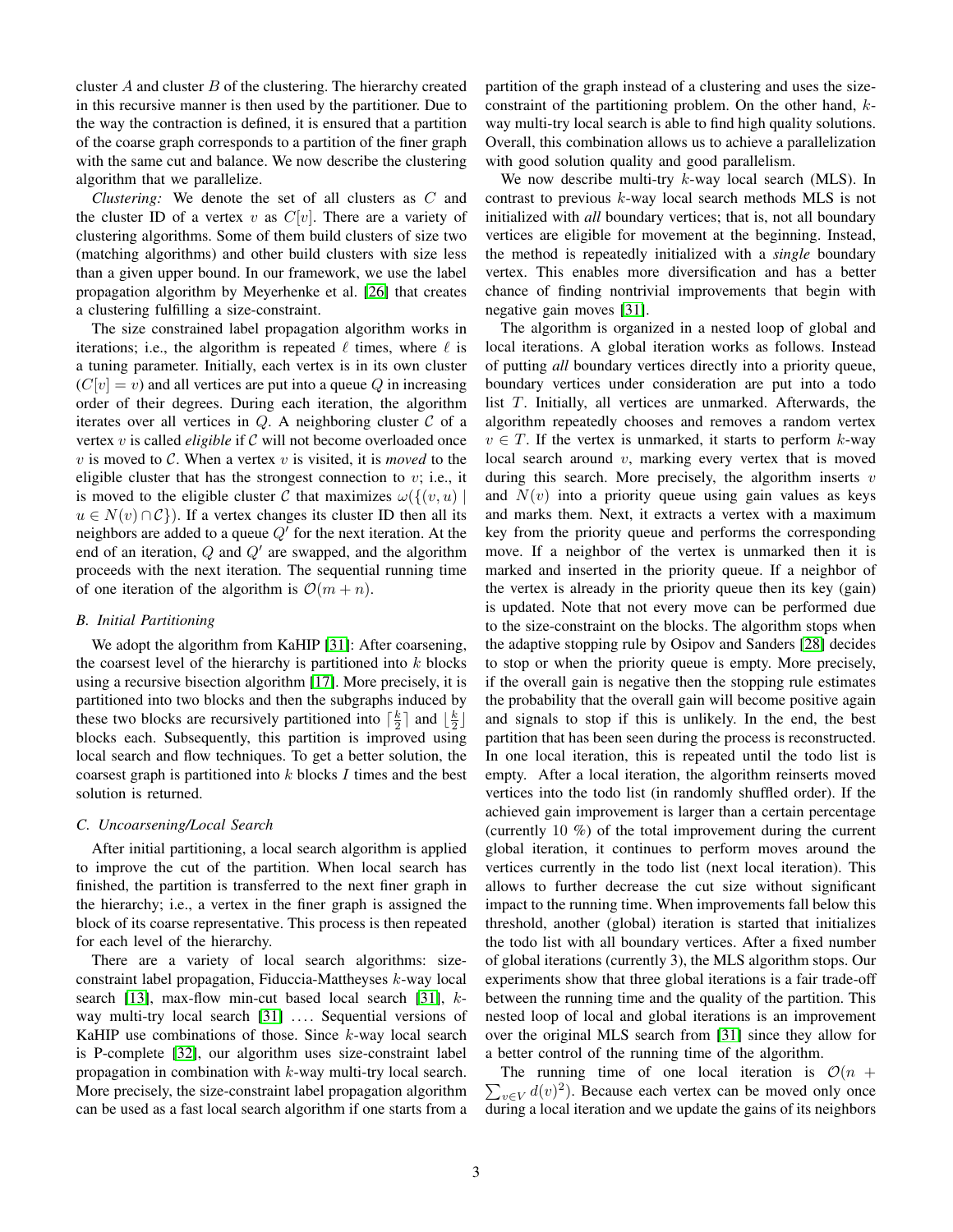using a bucket heap. Since we update the gain of a vertex at most  $d(v)$  times, the  $d(v)^2$  term is the total cost to update the gain of a vertex  $v$ . Note, that this is an upper bound for the worst case, usually local search stops significantly earlier due the stopping rule or an empty priority queue.

#### <span id="page-3-0"></span>IV. PARALLEL MULTI-LEVEL GRAPH PARTITIONING

Profiling the sequential algorithm shows that each of the components of the multi-level scheme has a significant contribution to the overall algorithm. Hence, we now describe the parallelization of each phase of the multi-level algorithm described above. The section is organized along the phases of the multi-level scheme: first we show how to parallelize coarsening, then initial partitioning and finally uncoarsening. Our general approach is to avoid bottlenecks as well as performing independent work as much as possible.

#### *A. Coarsening*

In this section, we present the parallel version of the sizeconstraint label propagation algorithm to build a clustering and the parallel contraction algorithm.

*Parallel Size-Constraint Label Propagation:* To parallelize the size-constraint label propagation algorithm, we adapt a clustering technique by Staudt and Meyerhenke [\[36\]](#page-11-8) to coarsening. Initially, we sort the vertices by increasing degree using the fast parallel sorting algorithm by Axtmann et al. [\[2\]](#page-10-15). We then form work packets representing a roughly equal amount of work and insert them into a TBB concurrent queue [\[1\]](#page-10-16). Note that we also tried the work-stealing approach from [\[35\]](#page-11-9) but it showed worse running times. Our constraint is that a packet can contain at most vertices with a total number of B neighbors. We set  $B = \max(1000, \sqrt{m})$  in our experiments – the 1000 limits contention for small instances and the term  $\sqrt{m}$ further reduces contention for large instances. Additionally, we have an empty queue  $Q'$  that stores packets of vertices for the next iteration. During an iteration, each PE checks if the queue  $Q$  is not empty, and if so it extracts a packet of active vertices from the queue. A PE then chooses a new cluster for each vertex in the currently processed packet. A vertex is then moved if the cluster size is still feasible to take on the weight of the vertex. Cluster sizes are updated atomically using a CAS instruction. This is important to guarantee that the size constraint is not violated. Neighbors of moved vertices are inserted into a packet for the next iteration. If the sum of vertex degrees in that packet exceeds the work bound B then this packet is inserted into queue  $Q'$  and a new packet is created for subsequent vertices. When the queue  $Q$  is empty, the main PE exchanges  $Q$  and  $Q'$  and we proceed with the next iteration. One iteration of the algorithm can be done with  $\mathcal{O}(n+m)$  work and  $\mathcal{O}(\frac{n+m}{p} + \log p)$  span.

*Parallel Contraction:* The contraction algorithm takes a graph  $G = (V, E)$  as well as a clustering C and constructs a coarse graph  $G' = (V', E')$ . The contraction process consists of three phases: the remapping of cluster IDs to a consecutive set of IDs, edge weight accumulation, and the construction of the coarse graph. The remapping of cluster IDs assigns new

IDs in the range  $[0, |V'| - 1]$  to the clusters where  $|V'|$  is the number of clusters in the given clustering. We do this by calculating a prefix sum on an array that contains ones in the positions equal to the current cluster IDs. This phase runs in  $\mathcal{O}(n)$  time when it is done sequentially. Sequentially, the edge weight accumulation step calculates weights of edges in  $E'$ using hashing. More precisely, for each cut edge  $(v, u) \in E$ we insert a pair  $(C[v], C[u])$  such that  $C[v] \neq C[u]$  into a hash table and accumulate weights for the pair if it is already contained in the table. Due to hashing cut edges, the expected running time of this phase is  $\mathcal{O}(|E'| + m)$ . To construct the coarse graph we iterate over all edges  $E'$  contained in the hash table. This takes time  $\mathcal{O}(|V'|+|E'|)$ . Hence, the total expected running time to compute the coarse graph is  $\mathcal{O}(m+n+|E'|)$ when run sequentially.

The parallel contraction algorithm works as follows. First, we remap the cluster IDs using the parallel prefix sum algorithm by Singler et al. [\[35\]](#page-11-9). Edge weights are accumulated by iterating over the edges of the original graph in parallel. We use the concurrent hash table of Maier and Sanders [\[23\]](#page-10-17) initializing it with a capacity of  $\min(\text{avg\_deg} \cdot |V'|, |E'|/10)$ . Here  $\arg_{\text{deg}} = 2|E|/|V|$  is the average degree of G since we hope that the average degree of  $G'$  remains the same. The third phase is performed sequentially in the current implementation since profiling indicates that it is so fast that it is not a bottleneck.

# *B. Initial Partitioning*

To improve the quality of the resulting partitioning of the coarsest graph  $G' = (V', E')$ , we partition it into k blocks  $\max(p, I)$  times instead of I times. We perform each partitioning step independently in parallel using different random seeds. To do so, each PE creates a copy of the coarsest graph and runs KaHIP sequentially on it. Assume that one partitioning can be done in T time. Then  $\max(p, I)$  partitions can be built with  $\mathcal{O}(\max(p, I) \cdot T + p \cdot (|E'| + |V'|))$  work and  $\mathcal{O}(\frac{\max(p, I) \cdot T}{p} + |E'| + |V'|)$  span, where the additional terms  $|V'|$  and  $|E'|$  account for the time each PE copies the coarsest graph.

#### <span id="page-3-1"></span>*C. Uncoarsening/Local Search*

Our parallel algorithm first uses size-constraint parallel label propagation to improve the current partition and afterwards applies our parallel MLS. The rationale behind this combination is that label propagation is fast and easy to parallelize and will do all the easy improvements. Subsequent MLS will then invest considerable work to find a few nontrivial improvements. In this combination, only few nodes actually need be moved globally which makes it easier to parallelize MLS scalably. When using the label propagation algorithm to improve a partition, we set the upper bound  $U$  to the sizeconstraint of the partitioning problem  $L_{\text{max}}$ .

Parallel MLS works in a nested loop of local and global iterations as in the sequential version. Initialization of a global iteration uses a simplified parallel shuffling algorithm where each PE shuffles the nodes it considers into a local bucket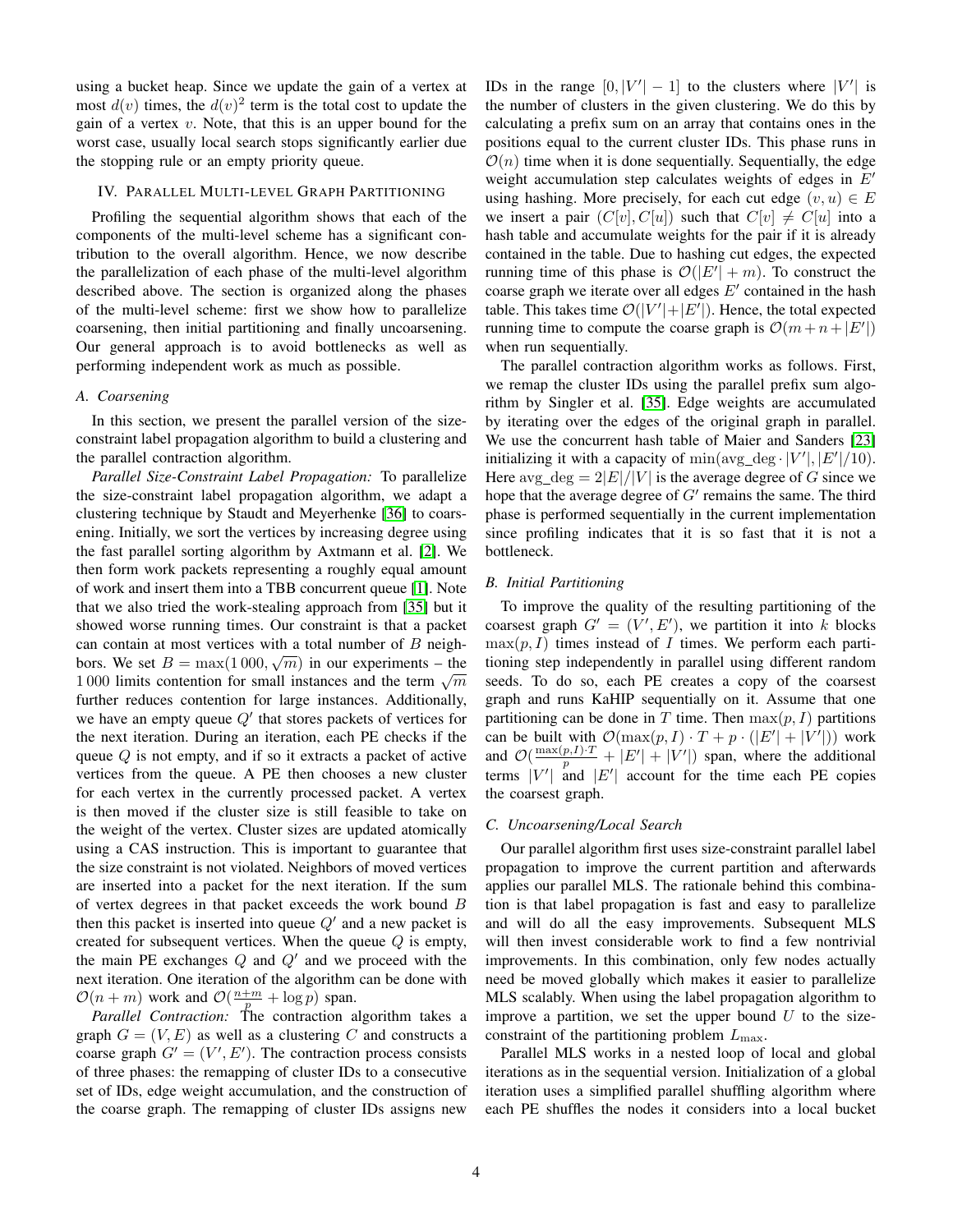<span id="page-4-0"></span>Algorithm 1: Parallel Multi-try  $k$ -way Local Search. **Input:** Graph  $G = (V, E)$ ; queue Q; threshold  $\alpha < 1$ // all vertices not moved <sup>1</sup> while Q *is not empty* do in parallel 2  $v = Q.pop($ ); <sup>3</sup> if v *is moved* then continue;  $4 \mid V_{pq} \leftarrow v \cup \{w \in N(v) : w \text{ is not moved}\};$ // priority queue with gain as key  $\mathfrak{s} \mid PQ \leftarrow \{(gain(w), w) : w \in V_{pq}\};$ // try to move boundary vertices <sup>6</sup> PerformMoves(*G, PQ*); 7  $stop \leftarrow true$ ; // signal other PEs to stop <sup>8</sup> if *main thread* then 9  $\int g \, \text{d} \eta \leftarrow \text{ApplyMoves}(G, Q)$ 10 if  $qain > \alpha \cdot total$  gain then 11 |  $total\_gain \leftarrow total\_gain + gain$ ; Go to [1;](#page-4-0)

and then the queue is made up of these buckets in random order. During a local iteration, each PE extracts vertices from a producer queue Q. Afterwards, it performs *local* moves around it; that is, global block IDs and the sizes of the blocks remain *unchanged*. When the producer queue Q is empty, the algorithm applies the best found sequences of moves to the global data structures. Pseudocode of one global iteration of the algorithm can be found in Algorithm [1.](#page-4-1) In the paragraphs that follow, we describe how to perform local moves in PerformMoves and then how to update the global data structures in ApplyMoves.

<span id="page-4-1"></span>*Performing moves (*PerformMoves*):* Starting from a single boundary vertex, each PE moves vertices to find a sequence of moves that decreases the cut. However, all moves are local; that is, they do not affect the current global partition – moves are stored in the local memory of the PE performing them. To perform a move, a PE chooses a vertex with maximum gain and marks it so that other PEs cannot move it. Then, we update the sizes of the affected blocks and save the move. During the course of the algorithm, we store the sequence of moves yielding the best cut. We stop if there are no moves to perform or the adaptive stopping rule signals the algorithm to stop. When a PE finished, the sequences of moves yielding the largest decrease in the edge cut is returned.

*Implementation Details of* PerformMoves*:* In order to improve scalability, only the array for marking moved vertices is global. Note that within a local iteration, only bits in this array are set (using CAS) and they are never unset. Hence, the marking operation can be seen as priority update operation (see Shun et al. [\[34\]](#page-11-10)) and thus causes only little contention. The algorithm keeps a local array of block sizes, a local priority queue, and a local hash table storing changed block IDs of vertices. Note that since the local hash table is small, it often fits into cache which is crucial for parallelization due to memory bandwidth limits. When the call of PerformMoves finishes and the thread executing it notices that the queue Q

is empty, it sets a global variable to signal the other threads to finish the current call of the function PerformMoves.

Let each PE process a set of edges  $\mathcal E$  and a set of vertices  $V$ . Since each vertex can be moved only by one PE and moving a vertex requires the gain computation of its neighbors, the span of the function PerformMoves is  $\mathcal{O}(\sum_{v \in \mathcal{V}} \sum_{u \in N(v)} d(u) + |\mathcal{V}|) = \mathcal{O}(\sum_{v \in \mathcal{V}} d^2(v) + |\mathcal{V}|)$  since the gain of a vertex  $v$  can be updated at most  $d(v)$  times. Note that this is a pessimistic bound and it is possible to implement this function with  $\mathcal{O}(|\mathcal{E}| \log \Delta + |\mathcal{V}|)$  span. In our experiments, we use the implementation with the former running time since it requires less memory and the worst case – the gain of a vertex v is updated  $d(v)$  times – is quite unlikely.

Applying Moves (ApplyMoves): Let  $M_i = \{B_{i1}, \dots\}$ denote the set of sequences of moves performed by PE  $i$ , where  $B_{ij}$  is a set of moves performed by j-th call of PerformMoves. We apply moves sequentially in the following order  $M_1, M_2, \ldots, M_p$ . We can not apply the moves directly in parallel since a move done by one PE can affect a move done by another PE. More precisely, assume that we want to move a vertex  $v \in B_{ij}$  but we have already moved its neighbor  $w$  on a different PE. Since the PE only knows local changes, it calculates the gain to move  $v$  (in PerformMoves) according to the old block ID of  $w$ . If we then apply the rest of the moves in  $B_{ij}$  it may even increase the cut. To prevent this, we recalculate the gain of each move in a given sequence and remember the best cut. If there are no affected moves, we apply all moves from the sequence. Otherwise we apply only the part of the moves that gives the best cut with respect to the correct gain values. Finally, we insert all moved vertices into the queue Q. Let M be the set of all moved vertices during this procedure. The overall running time is then given by  $\mathcal{O}(\sum_{v \in M} d(v))$ . Note that our initial partitioning algorithm generates balanced solutions. Since moves are applied sequentially our parallel local search algorithm maintains balanced solutions; i.e. the balance constraint of our solution is never violated.

#### *D. Differences to Mt-Metis*

We now discuss the differences between our algorithm and Mt-Metis. In the coarsening phase, our approach uses a cluster contraction scheme while Metis is using a matching-based scheme. Our approach is especially well suited for networks that have a pronounced and hierarchical cluster structure. For example, in networks that contain star-like structures, a matching-based algorithm for coarsening matches only a single edge within these structures and hence cannot shrink the graph effectively. Moreover, it may contract "wrong" edges such as bridges. Using a clustering-based scheme, however, ensures that the graph sizes shrink very fast in the multilevel scheme [\[27\]](#page-11-5). The general initial partitioning scheme is similar in both algorithms. However, the employed sequential techniques differ because different sequential tools (KaHIP and Metis) are used to partition the coarsest graphs. In terms of local search, unlike Mt-Metis, our approach guarantees that the updated partition is balanced if the input partition is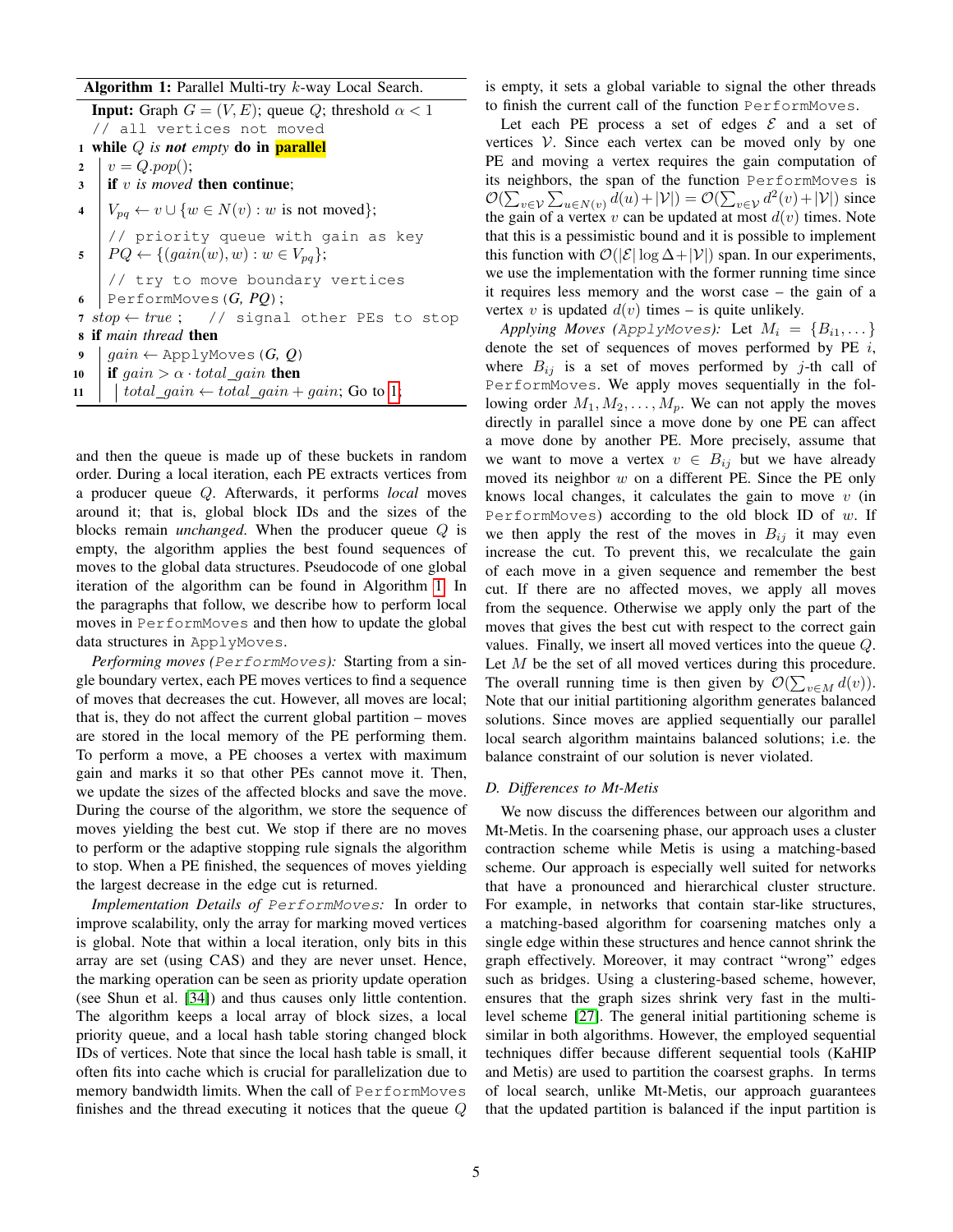balanced and that the cut can only decrease or stay the same. The hill-climbing technique, however, may increase the cut of the input partition or may compute an imbalanced partition even if the input partition is balanced. Our algorithm has these guarantees since each PE performs moves of vertices locally in parallel. When all PEs finish, one PE globally applies the best sequences of local moves computed by all PEs. Usually, the number of applied moves is significantly smaller than the number of the local moves performed by all PEs, especially on large graphs. Thus, the main work is still made in parallel. Additionally, we introduce a cache-aware hash table in the following section that we use to store local changes of block IDs made by each PE. This hash table is more compact than an array and takes the locality of data into account.

# V. FURTHER OPTIMIZATION

<span id="page-5-0"></span>In this section, we describe further optimization techniques that we use to achieve better speed-ups and overall speed. More precisely, we use cache-aligned arrays to mitigate the problem of false-sharing, the TBB scalable allocator [\[1\]](#page-10-16) for concurrent memory allocations and pin threads to cores to avoid rescheduling overheads. Additionally, we use a cacheaware hash table which we describe now. In contrast to usual hash tables, this hash table allows us to exploit locality of data and hence to reduce the overall running time of the algorithm.

#### *A. Cache-Aware Hash Table*

The main goal here is to improve the performance of our algorithm on large graphs. For large graphs, the gain computation in the MLS routine takes most of the time. Recall, that computing the gain of a vertex requires a local hash table. Hence, using a cache-aware technique reduces the overall running time. A cache-aware hash table combines both properties of an array and a hash table. It tries to store data with similar integer keys within the same cache line, thus reducing the cost of subsequent accesses to these keys. On the other hand, it still consumes less memory than an array which is crucial for the hash table to fit into caches.

We implement a cache-aware hash table using the linear probing technique and the tabular hash function [\[29\]](#page-11-11). Linear probing typically outperforms other collision resolution techniques in practice and the computation of the tabular hash function can be done with a small overhead. The tabular hash function works as follows. Let  $x = x_1 \dots x_k$  be a key to be hashed, where  $x_i$  are t bits of the binary representation of x. Let  $T_i, i \in [1, k]$  be tables of size  $2^t$ , where each element is a random 32-bit integer. Using  $oplus$  as exclusive-or operation, the tabular hash function is then defined as follows:

$$
h(x) = T_1[x_1] \oplus \cdots \oplus T_k[x_k].
$$

*Exploiting Locality of Data:* As our experiments show, the distribution of keys that we access during the computation of the gains is not uniform. Instead, it is likely that the time between accesses to two consecutive keys is small. On typical systems currently used, the size of a cache line is 64 bytes (16 elements with 4 bytes each). Now suppose our algorithm accesses 16 consecutive vertices one after another. If we would use an array storing the block IDs of all vertices instead of a hash table, we can access all block IDs of the vertices with only one cache miss. A hash table on the other hand does not give any locality guarantees. On the contrary, it is very probable that consecutive keys are hashed to completely different parts of the hash table. However, due to memory constraints we can not use an array to store block IDs for each PE in the PerformMoves procedure.

However, even if the arrays fit into memory this would be problematic. To see this let  $|L2|$  and  $|L3|$  be the sizes of L2 and L3 caches of a given system, respectively, and let  $p'$  be the number of PEs used per a socket. For large graphs, the array may not fit into  $\max(|L2|, \frac{|L3|}{p'})$  memory. In this case, each PE will access its own array in main memory which affects the running time due to the available memory bandwidth. Thus, we want a compact data structure that fits into  $\max(|L2|, \frac{|L3|}{p'})$ memory most of the time *and* preserve the locality guarantees of an array.

For this, we modify the tabular hash function from above according to Mehlhorn and Sanders [\[24\]](#page-10-18). More precisely, let  $x = x_1 \dots x_{k-1} x_k$ , where  $x_k$  are the t' least significant bits of x and  $x_1, \ldots, x_{k-1}$  are t bits each. Then we compute the tabular hash function as follows:

$$
h(x) = T_1[x_1] \oplus \cdots \oplus T_{k-1}[x_{k-1}] \oplus x_k.
$$

This guarantees that if two keys x and  $x'$  differ only in first  $t'$ bits and, hence,  $|x-x'| < 2^{t'}$  then  $|h(x)-h(x')| < 2^{t'}$ . Thus, if  $t' = \mathcal{O}(\log c)$ , where c is the size of a cache line, then x and  $x'$  are in the same cache line when accessed. This hash function introduces at most  $2^{t'}$  additional collisions since if we do not consider  $t'$  least significant bits of a key then at most  $2^{t'}$  keys have the same remaining bits. In our experiments, we choose  $k = 3, t' = 5, t = 10$ .

# VI. EXPERIMENTS

#### <span id="page-5-1"></span>*A. Methodology*

We implemented our algorithm Mt-KaHIP (Multi-threaded Karlsruhe High Quality Partitioning) within the KaHIP [\[31\]](#page-11-0) framework using  $C++$  and the  $C++14$  multi-threading library. We plan to make our program available in the framework. All binaries are built using  $g++-5.2.0$  with the  $-03$  flag and 64-bit index data types. We run our experiments on two machines. Machine A is an Intel Xeon E5-2683v2 (2 sockets, 16 cores with Hyper-Threading, 64 threads) running at 2.1 GHz with 512GB RAM. Machine  $B$  is an Intel Xeon E5-2650v2 (2 sockets, 8 cores with Hyper-Threading, 32 threads) running at 2.6 GHz with 128GB RAM.

We compare ourselves to Mt-Metis 0.6.0 using the default configuration with hill-climbing being enabled (*Mt-Metis*) as well as sequential KaHIP 2.0 using the fast social configuration (*KaHIP*) and ParHIP 2.0 [\[27\]](#page-11-5) using the fast social configuration (*ParHIP*). According to LaSalle and Karypis [\[20\]](#page-10-9) Mt-Metis has better speed-ups and running times compare to ParMetis and Pt-Scotch. At the same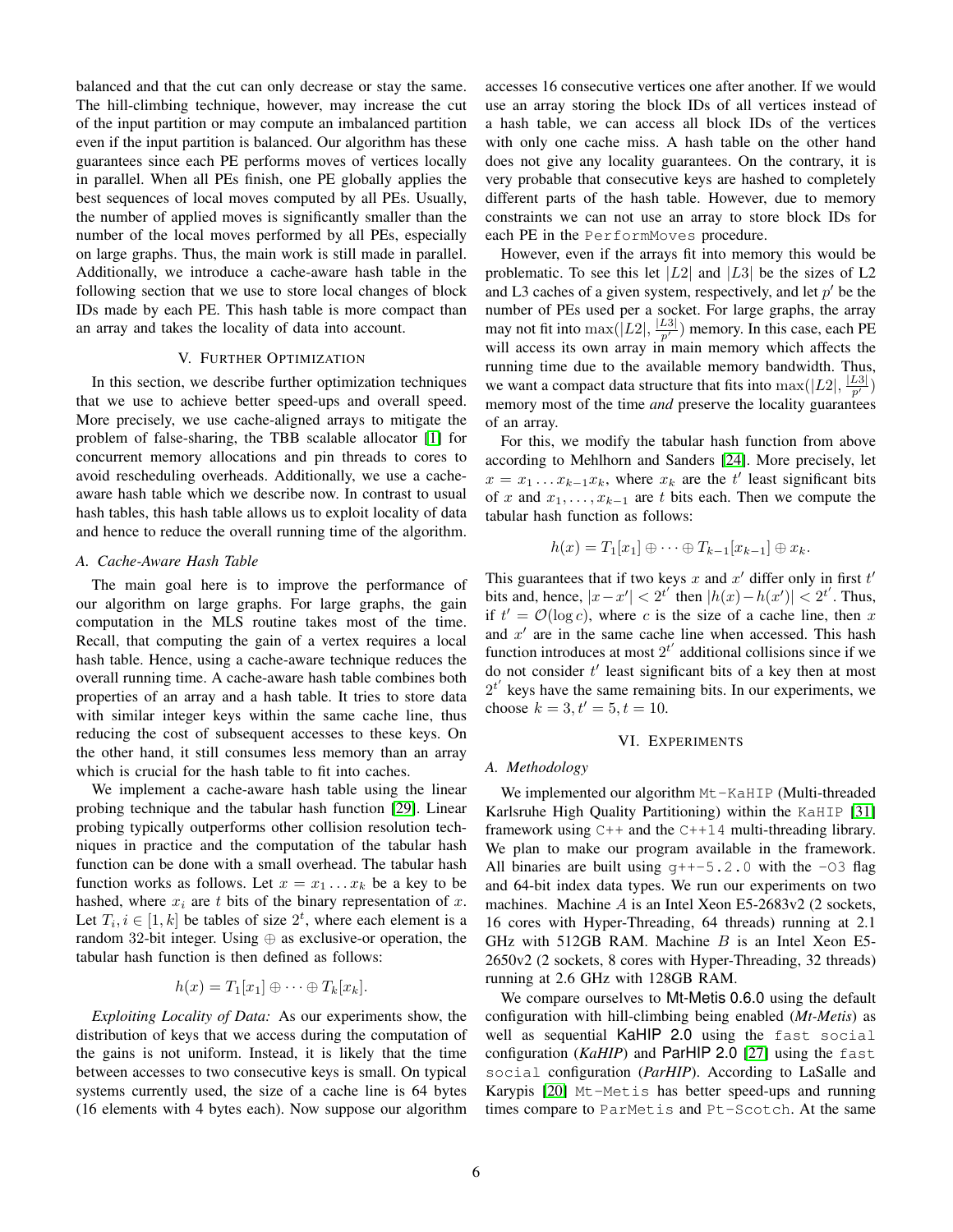time, it has similar quality of the partition. Hence, we do not perform experiments with ParMetis and Pt-Scotch.

Our default value of allowed imbalance is  $3\%$  – this is one of the values used in [\[39\]](#page-11-12). We call a solution imbalanced if at least one block exceeds this amount. By default, we perform ten repetitions for every algorithm using different random seeds for initialization and report the arithmetic average of computed cut size and running time on a per instance (graph and number of blocks  $k$ ) basis. When further averaging over multiple instances, we use the *geometric mean* for quality and time per edge quantities and the *harmonic mean* for the relative speed-up in order to give every instance a comparable influence on the final score. If at least one repetition returns an imbalanced partition of an instance then we mark this instance imbalanced. Our experiments focus on the cases  $k \in \{16, 64\}$ and  $p \in \{1, 16, 31\}$  to save running time and to keep the experimental evaluation simple.

We use performance plots to present the quality comparisons and scatter plots to present the speed-up and the running time comparisons. A curve in a performance plot for algorithm X is obtained as follows: For each instance (graph and  $k$ ), we calculate the normalized value  $1 - \frac{\text{best}}{\text{cut}}$ , where best is the best cut obtained by any of the considered algorithms and cut is the cut of algorithm X. These values are then sorted. Thus, the result of the best algorithm is in the bottom of the plot. We set the value for the instance above 1 if an algorithm builds an imbalanced partition. Hence, it is in the top of the plot.

*Algorithm Configuration:* Any multi-level algorithm has a considerable number of choices between algorithmic components and tuning parameters. We adopt parameters from the coarsening and initial partitioning phases of KaHIP. The Mt-KaHIP configuration uses 10 and 25 label propagation iterations during coarsening and refinement, respectively, partitions a coarse graph  $\max(p, 4)$  times in initial partitioning and uses three global iterations of parallel MLS in the refinement phase.

*Instances:* We evaluate our algorithms on a number of large graphs. These graphs are collected from [\[3\]](#page-10-19), [\[12\]](#page-10-20), [\[7\]](#page-10-21), [\[22\]](#page-10-22), [\[38\]](#page-11-13), [\[4\]](#page-10-23). Table [I](#page-6-0) summarizes the main properties of the benchmark set. Our benchmark set includes a number of graphs from numeric simulations as well as complex networks (for the latter with a focus on social networks and web graphs).

The rhg graph is a complex network generated with NetworKit [\[38\]](#page-11-13) according to the *random hyperbolic graph* model [\[18\]](#page-10-24). In this model vertices are represented as points in the hyperbolic plane; vertices are connected by an edge if their hyperbolic distance is below a threshold. Moreover, we use the two graph families rgg and del for comparisons.  $\text{rgg}X$  is a *random geometric graph* with  $2^X$  vertices where vertices represent random points in the (Euclidean) unit square and edges connect vertices whose Euclidean distance is below  $0.55\sqrt{\ln n/n}$ . This threshold was chosen in order to ensure that the graph is almost certainly connected.  $delX$  is a Delaunay triangulation of  $2^X$  random points in the unit square. The graph er-fact1.5-scale23 is generated using the Erdös-Rényi  $G(n, p)$  model with  $p = 1.5 \ln n/n$ .

| graph              | $\boldsymbol{n}$ | m                | type         | ref.              |
|--------------------|------------------|------------------|--------------|-------------------|
| amazon             | $\approx 0.4M$   | $\approx 2.3M$   | С            | [22]              |
| youtube            | $\approx 1.1M$   | $\approx 3.0M$   | C            | [22]              |
| amazon-2008        | $\approx 0.7M$   | $\approx$ 3.5M   | C            | [19]              |
| $in-2004$          | $\approx$ 1.4M   | $\approx$ 13.6M  | C            | [19]              |
| eu-2005            | $\approx$ 0.9M   | $\approx$ 16.1M  | C            | [19]              |
| packing            | $\approx$ 2.1M   | $\approx$ 17.5M  | М            | $\lceil 3 \rceil$ |
| del23              | $\approx$ 8.4M   | $\approx$ 25.2M  | М            | $[14]$            |
| hugebubbles-00     | $\approx$ 18.3M  | $\approx$ 27.5M  | M            | $[3]$             |
| channel            | $\approx$ 4.8M   | $\approx$ 42.7M  | М            | $\lceil 3 \rceil$ |
| cage15             | $\approx 5.2M$   | $\approx$ 47.0M  | М            | $[3]$             |
| europe.osm         | $\approx$ 50.9M  | $\approx$ 54.1M  | М            | [4]               |
| enwiki-2013        | $\approx$ 4.2M   | $\approx$ 91.9M  | C            | [19]              |
| er-fact1.5-scale23 | $\approx$ 8.4M   | $\approx$ 100.3M | C            | [4]               |
| hollywood-2011     | $\approx$ 2.2M   | $\approx$ 114.5M | C            | [19]              |
| rgg24              | $\approx$ 16.8M  | $\approx$ 132.6M | M            | $[14]$            |
| rhg                | $\approx$ 10.0M  | $\approx$ 199.6M | $\mathsf{C}$ | [38]              |
| del26              | $\approx$ 67.1M  | $\approx$ 201.3M | М            | $[14]$            |
| uk-2002            | $\approx$ 18.5M  | $\approx$ 261.8M | C            | [19]              |
| nlpkkt240          | $\approx$ 28.0M  | $\approx$ 373.2M | М            | [12]              |
| arabic-2005        | $\approx$ 22.7M  | $\approx$ 553.9M | C            | [19]              |
| rgg26              | $\approx$ 67.1M  | $\approx$ 574.6M | М            | [14]              |
| uk-2005            | $\approx$ 39.5M  | $\approx$ 783.0M | C            | [19]              |
| webbase-2001       | $\approx$ 118.1M | $\approx$ 854.8M | C            | [19]              |
| it-2004            | $\approx$ 41.3M  | ${\approx}1.0G$  | C            | [19]              |
| TABLE I            |                  |                  |              |                   |

<span id="page-6-0"></span>BASIC PROPERTIES OF THE BENCHMARK SET WITH A ROUGH TYPE CLASSIFICATION. C STANDS FOR COMPLEX NETWORKS, M IS USED FOR MESH TYPE NETWORKS.

#### *B. Quality Comparison*

In this section, we compare our algorithm against competing state-of-the-art algorithms in terms of quality. The performance plot in Figure [1](#page-7-0) shows the results of our experiments performed on machine A for all of our benchmark graphs shown in Table [I.](#page-6-0)

Our algorithm gives the best overall quality, usually producing the overall best cut. Even in the small fraction of instances where other algorithms are best, our algorithm is at most 7% off. The overall solution quality does not heavily depend on the number of PEs used. Indeed, more PEs give slightly higher partitioning quality since more initial partition attempts are done in parallel. The original fast social configuration of KaHIP as well as ParHIP produce worse quality than Mt-KaHIP. This is due to the high quality local search scheme that we use; i.e., parallel MLS significantly improves solution quality. Mt-Metis with  $p = 1$  has worse quality than our algorithm on almost all instances. The exceptions are seven mesh type networks and one complex network. For Mt-Metis this is expected since it is considerably faster than our algorithm. However, Mt-Metis also suffers from deteriorating quality and many imbalanced partitions as the number of PEs goes up. This is mostly the case for complex networks. This can also be seen from the geometric means of the cut sizes over all instances, including the imbalanced solutions. For our algorithm they are 727.2K, 713.4K and 710.8K for  $p = 1, 16, 31$ , respectively. For Mt-Metis they are 819.8K, 873.1K and 874.8K for  $p = 1, 16, 31$ , respectively. For ParHIP they are 809.9K, 809.4K and 809.71K for  $p = 1, 16, 31$ , respectively, and for KaHIP it is 766.2K. For  $p = 31$ , the geometric mean cut size of Mt-KaHIP is 18.7% smaller than that of Mt-Metis, 12.2% smaller than that of ParHIP and 7.2% smaller than that of KaHIP. Sig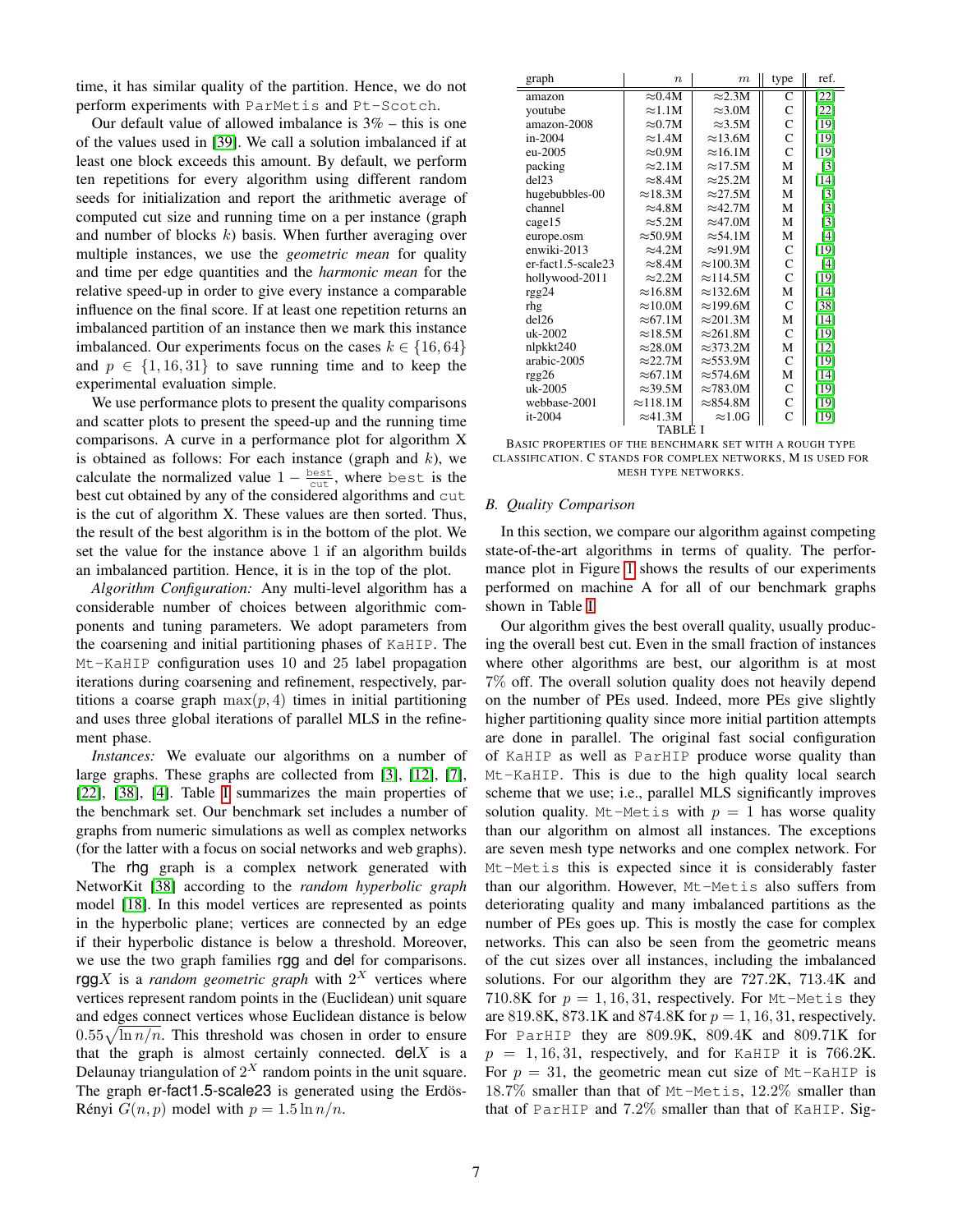nificance tests that we run indicate that the quality advantage of our solver over the other solvers is statistically significant.

*1) Effectiveness Tests:* We now compare the effectiveness of our algorithm Mt-KaHIP against our competitors using one processor and 31 processors of machine A. The idea is to give the faster algorithm the same amount of time as the slower algorithm for additional repetitions that can lead to improved solutions.<sup>[1](#page-7-1)</sup> We have improved an approach used in [\[31\]](#page-11-0) to extract more information out of a moderate number of measurements. Suppose we want to compare a repetitions of algorithm  $A$  and  $b$  repetitions of algorithm  $B$  on instance  $I$ . We generate a *virtual instance* as follows: We first sample one of the repetitions of both algorithms. Let  $t_A^1$  and  $t_B^1$ refer to the observed running times. Wlog assume  $t_A^1 \geq t_B^1$ . Now we sample (without replacement) additional repetitions of algorithm  $B$  until the total running time accumulated for algorithm B exceeds  $t_A^1$ . Let  $t_B^{\ell}$  denote the running time of the last sample. We accept the last sample of  $B$  with probability  $(t_A^1 - \sum_{1 \le i \le \ell} t_B^i)/t_B^{\ell}$ .

Theorem 1. *The expected total running time of accepted samples for* B *is the same as the running time for the single repetition of* A*.*

*Proof.* Let  $t = \sum_{1 \leq i \leq \ell} t_B^i$ . Consider a random variable T that is the total time of sampled repetitions. With probability  $p = \frac{t_A^1 - t}{t_B^2}$ , we accept  $\ell$ -th sample and with probability  $1 - p$ we decline it. Then

$$
E[T] = p \cdot (t + t_B^{\ell}) + (1 - p) \cdot t
$$
  
=  $\frac{t_A^1 - t}{t_B^{\ell}} \cdot (t + t_B^{\ell}) + (1 - \frac{t_A^1 - t}{t_B^{\ell}}) \cdot t = t_A^1$  (1)

The quality assumed for  $A$  in this virtual instance is the quality of the only run of algorithm A. The quality assumed for  $B$  is the best quality obverved for an accepted sample for B.

For our effectiveness evaluation, we used 20 virtual instances for each pair of graph and  $k$  derived from 10 repetitions of each algorithm. Figure [2](#page-8-0) presents the performance plot for Mt-KaHIP and Mt-Metis for different number of processors. As we can see, even with additional running time Mt-Metis has mostly worse quality than Mt-KaHIP. Consider the effectiveness test where Mt-KaHIP and Mt-Metis run with 31 threads. In 80.4% of the virtual instances Mt-KaHIP has better quality than Mt-Metis. In the worstcase, Mt-KaHIP has only a 5.5% larger cut than Mt-Metis.

Figure [3](#page-8-1) presents the performance plot for Mt-KaHIP and ParHIP for different number of processors. As we can see, even with additional running time ParHIP has mostly worse quality than Mt-KaHIP. Consider the effectiveness test where Mt-KaHIP and ParHIP run with 31 threads. In 96.5% of the virtual instances, Mt-KaHIP has better quality than ParHIP. In the worst-case,  $Mt - KaHIP$  has only a 5.4% larger cut than ParHIP.

Figure [4](#page-9-0) presents the performance plot for Mt-KaHIP and KaHIP for different number of processors. As we can see, even with additional running time KaHIP has mostly worse quality than Mt-KaHIP. Consider the effectiveness test where Mt-KaHIP runs with 31 threads. In 98.9% of the virtual instances, Mt-KaHIP has better quality than KaHIP. In the worst-case,  $Mt - KaHIP$  has only a  $3.5\%$  larger cut than KaHIP.



<span id="page-7-0"></span>Fig. 1. Performance plot for the cut size. The number behind the algorithm name denotes the number of threads used.

#### *C. Speed-up and Running Time Comparison*

In this section, we compare the speed-ups and the running times of our algorithm against competing algorithms. We calculate a relative speed-up of an algorithm as a ratio between its running time (averaged over ten repetitions) and its running time with  $p = 1$ . Figure [5](#page-9-1) show scatter plots with speed-ups and time per edge for a full algorithm execution and local search (for our algorithm it is MLS) on machine A. Additionally, we calculate the harmonic mean *only* for instances that were partitioned in ten repetitions *without imbalance*. Note that among the top 20 speed-ups of Mt-Metis 60% correspond to imbalanced instances (*Mt-Metis 31 imbalanced*) thus we believe it is fair to exclude them.

The harmonic mean full speed-up of our algorithm, Mt-Metis and ParHIP for  $p = 31$  are 9.1, 11.1 and 9.5, respectively. The harmonic mean local search speed-up of our algorithm, Mt-Metis and ParHIP are 13.5, 6.7 and 7.5, respectively. Our full speed-ups are comparable to that of Mt-Metis but our local search speed-ups are significantly better than that of Mt-Metis. The geometric mean full time per edge of our algorithm, Mt-Metis and ParHIP are 52.3 nanoseconds (ns), 12.4 [ns] and 121.9 [ns], respectively. The

<span id="page-7-1"></span><sup>&</sup>lt;sup>1</sup>Indeed, we asked Dominique LaSalle how to improve the quality of Mt-Metis at the expense of higher running time and he independently suggested to make repeated runs.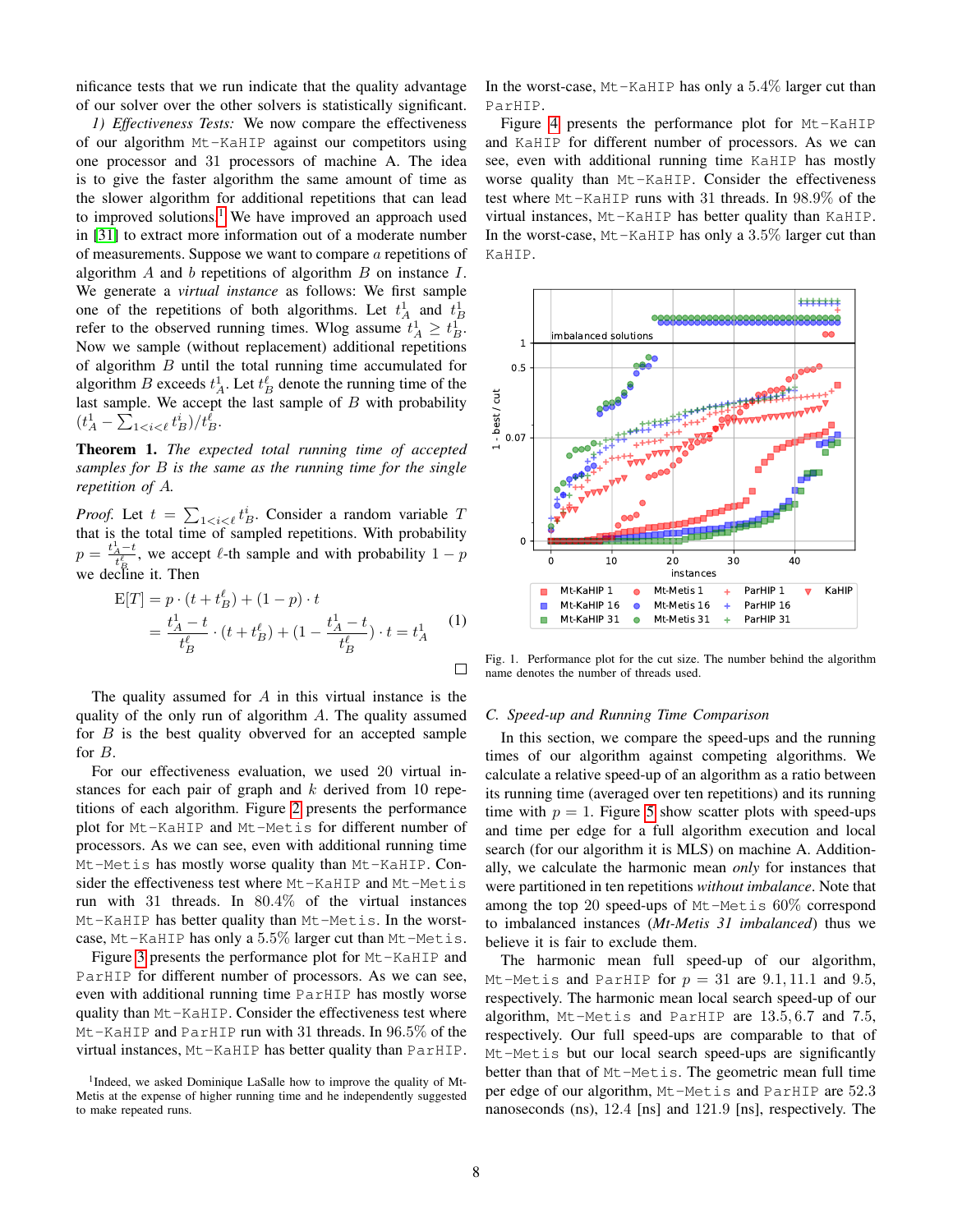



<span id="page-8-0"></span>Fig. 2. Effectiveness tests for Mt-KaHIP and Mt-Metis. The number behind the algorithm name denotes the number of threads used.

<span id="page-8-1"></span>Fig. 3. Effectiveness tests for Mt-KaHIP and ParHIP. The number behind the algorithm name denotes the number of threads used.

geometric mean local search time per edge of our algorithm, Mt-Metis and ParHIP are 3.5 [ns], 2.1 [ns] and 16.8 [ns], respectively. Note that with increasing number of edges, our algorithm has comparable time per edge to Mt-Metis. Superior speed-ups of parallel MLS are due to minimized interactions between PEs and using cache-aware hash tables locally. Although on average, our algorithm is slower than Mt-Metis, we consider this as a fair trade off between the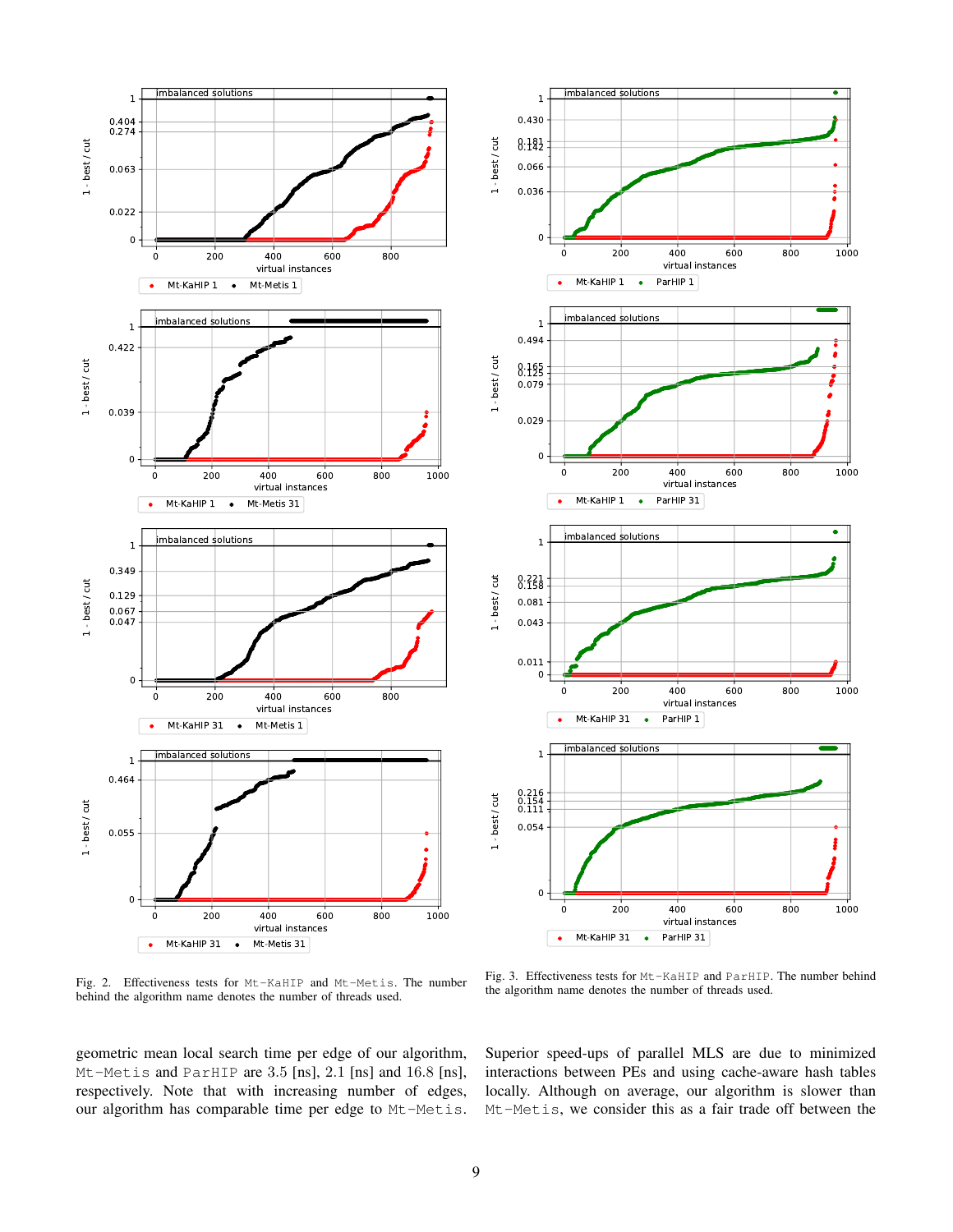

<span id="page-9-0"></span>Fig. 4. Effectiveness tests for Mt-KaHIP and KaHIP. The number behind the algorithm name denotes the number of threads used.

quality and the running time. We also dominate ParHIP in terms of quality and running times.

#### *D. Influence of Algorithmic Components*

We now analyze how the parallelization of the different components affects solution quality of partitioning and present the speed-ups of each phase. We perform experiments on machine  $B$  with configurations of our algorithm in which only one of the components (coarsening, initial partitioning, uncoarsening) is parallelized. The respective parallelized component of the algorithm uses 16 processors and the other components run sequentially. Running the algorithm with parallel coarsening decreases the geometric mean of the cut by 0.7%, with parallel initial partitioning decreases the cut by 2.3% and with parallel local search decreases the cut by 0.02%. Compared to the full sequential algorithm, we conclude that running the algorithm with any parallel component either does not affect solution quality or improves the cut slightly on average. The parallelization of initial partitioning gives better cuts since it computes more initial partitions than the sequential version.

To show that the parallelization of each phase is important, we consider instances where one of the phases runs significantly longer than other phases. To do so, we perform experiments on machine A using  $p = 31$ . For the graph rgg26 and  $k = 16$ , the *coarsening phase* takes  $91\%$  of the running time and its parallelization gives a speed-up of 13.6 for 31 threads and a full speed-up of 12.4. For the graph webbase-



<span id="page-9-1"></span>Fig. 5. From top to bottom for  $p = 31$ : legend, a) full speed-up, b) local search speed-up, c) full running time per edge in nanoseconds, d) local search running time per edge in nanoseconds. Non-black horizontal lines are harmonic and geometric means.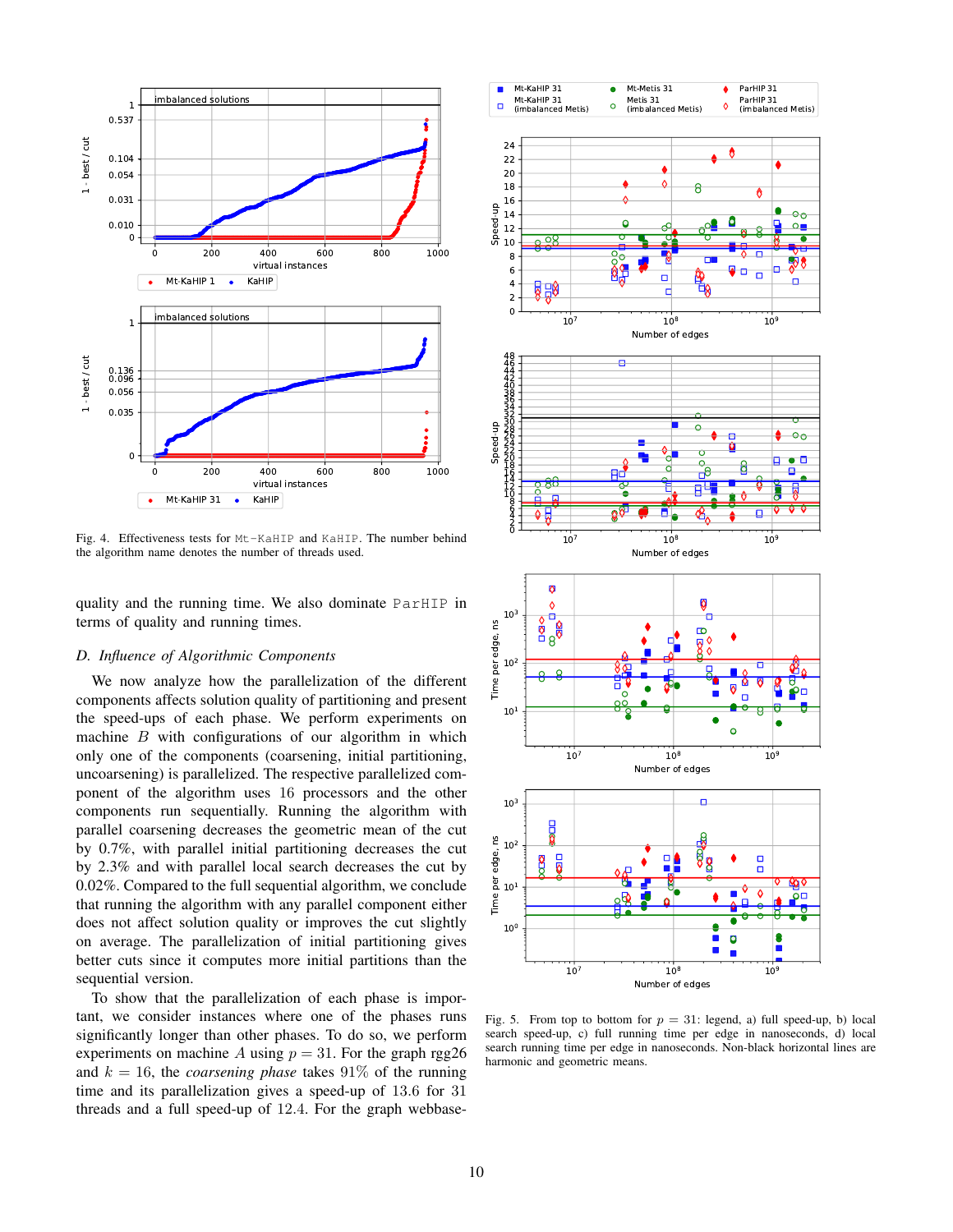2001 and  $k = 16$ , the *initial partitioning phase* takes  $40\%$ of the running time and its parallelization gives a speed-up of 6.1 and the overall speed-up is 7.4. For the graph it-2004 and  $k = 64$ , the *uncoarsening phase* takes 57% of the runnung time and its parallelization gives a speed-up of 13.0 and the overall speed-up is 9.1. The harmonic mean speedups of the coarsening phase, the initial partitioning phase and the uncoarsening phase for  $p = 31$  are 10.6, 2.0 and 8.6, respectively.

# *E. Memory consumption*

We now look at the memory consumption of our parallel algorithm on the three biggest graphs of our benchmark set uk-2005, webbase-2001 and it-2004 for  $k = 16$  (for  $k = 64$ ) they are comparable). The amount of memory needed by our algorithm for these graphs is 26.1GB, 33.7GB, and 34.5GB for  $p = 1$  on machine A, respectively. For  $p = 31$ , our algorithm needs 30.5GB, 45.3GB, and 38.3GB. We observe only small memory overheads when increasing the number of processors. We explain these by the fact that all data structures created by each processor are either of small memory size (copy of a coarsened graph) or the data is distributed between them approximately uniformly (a hash table in Multi-try  $k$ -way Local Search). The amount of memory needed by Mt-Metis for these graphs is 46.8GB, 53.3GB, and 61.9GB for  $p = 1$ , respectively. For  $p = 31$ , Mt-Metis needs 59.4GB, 67.7GB, and 68.7GB. Summarizing, our algorithm consumes 48.7%, 33.1%, 44.3% less memory for these graphs for  $p = 31$ . Although, both algorithms have relatively little memory overhead for parallelization.

# VII. CONCLUSION AND FUTURE WORK

Graph partitioning is a key prerequisite for efficient largescale parallel graph algorithms. We presented an approach to multi-level shared-memory parallel graph partitioning that guarantees balanced solutions, shows high speed-ups for a variety of large graphs and yields very good quality independently of the number of cores used. Previous approaches have problems with recently grown structural complexity of networks that need partitioning – they often show a negative trade-off between speed and quality. Important ingredients of our algorithm include parallel label propagation for both coarsening and refinement, parallel initial partitioning, a simple yet effective approach to parallel localized local search, and fast locality preserving hash tables. Considering the good results of our algorithm, we want to further improve it and release its implementation. More precisely, we are planning to further improve scalability of parallel coarsening and parallel MLS. An interesting problem is how to apply moves in Section [IV-C](#page-3-1) without the gain recalculation. The solution of this problem will increase the performance of parallel MLS. Additionally, we are planning to integrate a high quality parallel matching algorithm for the coarsening phase that allows to receive better quality for mesh-like graphs. Further quality improvements should be possible by integrating a parallel version of the flow based techniques used in KaHIP.

# ACKNOWLEDGMENT

We thank Dominique LaSalle for helpful discussions about his hill-climbing local search technique. The research leading to these results has received funding from the European Research Council under the European Union's Seventh Framework Programme (FP/2007-2013) / ERC Grant Agreement no. 340506.

#### **REFERENCES**

- <span id="page-10-16"></span>[1] *Intel threading building blocks*, https://www.threadingbuildingblocks.org/.
- <span id="page-10-15"></span>[2] M. Axtmann, S. Witt, D. Ferizovic, and P. Sanders, *In-place parallel super scalar samplesort (ipsssso)*, Proc. of the 25th ESA, 2017, pp. 9:1– 9:14.
- <span id="page-10-19"></span>[3] D. A. Bader, H. Meyerhenke, P. Sanders, C. Schulz, A. Kappes, and D. Wagner, *Benchmarking for Graph Clustering and Partitioning*, Encyclopedia of Social Network Analysis and Mining, 2014, pp. 73–82.
- <span id="page-10-23"></span>[4] D. A. Bader, H. Meyerhenke, P. Sanders, and D. Wagner (eds.), *10th DIMACS implementation challenge – graph partitioning and graph clustering*, 2013.
- <span id="page-10-3"></span>[5] C. Bichot and P. Siarry (eds.), *Graph partitioning*, Wiley, 2011.
- <span id="page-10-2"></span>[6] Guy E. Blelloch, *Programming parallel algorithms*, Commun. ACM 39 (1996), no. 3, 85–97.
- <span id="page-10-21"></span>[7] P. Boldi and S. Vigna, *The WebGraph framework I: Compression techniques*, Proc. of the 13th Int. World Wide Web Conference, 2004, pp. 595–601.
- <span id="page-10-0"></span>[8] T. Nguyen Bui and C. Jones, *Finding good approximate vertex and edge partitions is NP-hard*, Information Processing Letters 42 (1992), no. 3, 153–159.
- <span id="page-10-4"></span>[9] A. Buluc, H. Meyerhenke, I.a Safro, P. Sanders, and C. Schulz, *Recent advances in graph partitioning*, LNCS, vol. 9220, Springer, 2014, pp. 117–158.
- <span id="page-10-12"></span>[10] U. V. Catalyurek and C. Aykanat, *Hypergraph-partitioning based Decomposition for Parallel Sparse-Matrix Vector Multiplication*, IEEE Transactions on Parallel and Distributed Systems 10 (1999), no. 7, 673– 693.
- <span id="page-10-6"></span>[11] C. Chevalier and F. Pellegrini, *PT-Scotch*, Parallel Computing (2008), 318–331.
- <span id="page-10-20"></span>[12] T. Davis, *The University of Florida Sparse Matrix Collection, [http://](http://www.cise.ufl.edu/research/sparse/matrices) [www.cise.ufl.edu/ research/ sparse/matrices,](http://www.cise.ufl.edu/research/sparse/matrices) 2008*.
- <span id="page-10-14"></span>[13] C. M. Fiduccia and R. M. Mattheyses, *A Linear-Time Heuristic for Improving Network Partitions*, 19th Conference on Design Automation, 1982, pp. 175–181.
- <span id="page-10-10"></span>[14] M. Holtgrewe, P. Sanders, and C. Schulz, *Engineering a Scalable High Quality Graph Partitioner*, Proc. of the 24th IPDPS (2010), 1–12.
- <span id="page-10-7"></span>[15] G. Karypis and V. Kumar, *Parallel Multilevel* k*-way Partitioning Scheme for Irregular Graphs*, Proceedings of the ACM/IEEE Conference on Supercomputing, 1996.
- <span id="page-10-5"></span>[16]  $\_\_\_\_\_$ , *A fast and high quality multilevel scheme for partitioning irregular graphs*, SIAM Journal on scientific Computing (1998), 359– 392.
- <span id="page-10-13"></span>[17] B. W. Kernighan, *Some graph partitioning problems related to program segmentation*, Ph.D. thesis, Princeton, 1969.
- <span id="page-10-24"></span>[18] D. Krioukov, F. Papadopoulos, M. Kitsak, A. Vahdat, and M. Boguñá, *Hyperbolic geometry of complex networks*, Physical Review E (2010), 036106.
- <span id="page-10-25"></span>[19] University of Milano Laboratory of Web Algorithms, *Datasets*.
- <span id="page-10-9"></span>[20] D. LaSalle and G. Karypis, *Multi-threaded graph partitioning*, Proc. of the 27th IPDPS, 2013, pp. 225–236.
- <span id="page-10-8"></span>[21] , *A parallel hill-climbing refinement algorithm for graph partitioning*, Proc. of the 45th ICPP, 2016, pp. 236–241.
- <span id="page-10-22"></span>[22] J. Leskovec, *Stanford Network Analysis Package (SNAP)*.
- <span id="page-10-17"></span>[23] T. Maier, P. Sanders, and R. Dementiev, *Concurrent hash tables: Fast and general?(!)*, Proc. of the 21st PPoPP, 2016, p. 34.
- <span id="page-10-18"></span>[24] K. Mehlhorn and P. Sanders, *Algorithms and data structures — the basic toolbox*, Springer, 2008.
- <span id="page-10-11"></span>[25] H. Meyerhenke, *Shape optimizing load balancing for MPI-parallel adaptive numerical simulations*, in Bader et al. [\[4\]](#page-10-23).
- <span id="page-10-1"></span>[26] H. Meyerhenke, P. Sanders, and C. Schulz, *Partitioning complex networks via size-constrained clustering*, Proc. of the 13th SEA, 2014, pp. 351–363.